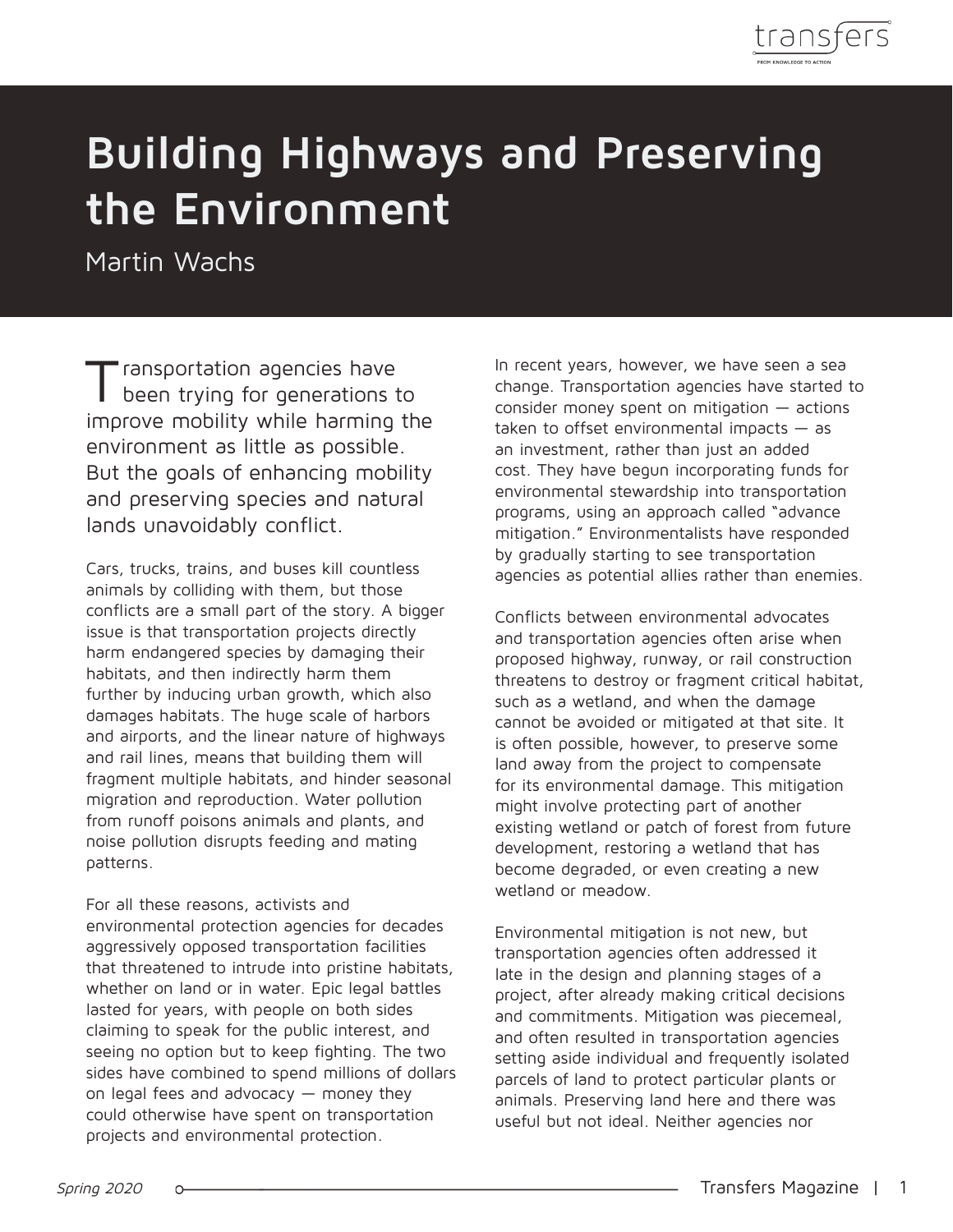environmentalists were happy with the result. Agencies did not like challenges and costs that arose late in a project's development when they had to pay a premium to buy or restore land. Advocates worried that piecemeal mitigation did not address the larger problem of habitat loss affecting many species across wider areas. Animals often need large expanses of land to migrate, feed and reproduce, so complex ecologies require large protected spaces. Mitigation, to use a familiar metaphor, was preserving a few trees while ignoring the forest.

## **Advance Mitigation Proves its Worth**

As a solution to these concerns, transportation agencies now employ advanced mitigation to address environmental damage even before they've begun the project proposal process. Like many good ideas, this one was started by a single insightful and creative act. Decades ago, the California Department of Transportation (Caltrans) acquired a large tract of environmentally sensitive land near Beach Lake, in the Sacramento River Valley. Caltrans bought the land intending to build on it, but by the 1990s plans had changed and the agency decided the land was no longer needed. Caltrans intended to sell the land as surplus, but a staff member urged the agency to consider a different use: keep the land and use it for environmental mitigation. A large piece of sensitive land, after all, could offset damage from multiple future transportation projects at other locations. The agency agreed to what was an unusual move at the time. The gamble paid off handsomely, as over time the land fulfilled the mitigation requirements for 49 separate road projects in 14 counties, saving Caltrans more than \$25 million. Since then Caltrans and many local transportation agencies have accepted advance mitigation having discovered that it improves their road and transit programs while promoting preservation of the natural environment. It also converts many environmental interest groups from opponents to project partners.

Advance mitigation preserves larger and thus more environmentally valuable tracts of land, and does so at a lower cost. It saves project sponsors the money and time spent fighting environmental opposition, and the money and time spent redesigning projects in response to challenges. Consequently, advance mitigation has become an increasingly attractive strategy for both transportation planners and environmental advocates, and has built trust between the two groups. Advance mitigation has allowed transportation agencies to strategically use their revenue to achieve environmental ends.

#### **The Conservation-Transportation Finance Conundrum**

The legal basis for collaboration between agencies that build infrastructure and those that protect fragile environments is Section 10 of the federal Endangered Species Act. The act prohibits the "taking" (killing or endangering) of listed endangered plant and animal species through direct harm or habitat destruction, but authorizes the Secretary of the Interior to issue permits for the "incidental take" of endangered and threatened species if the damage is mitigated through a Habitat Conservation Plan, or HCP. Incidental take permits thus allow otherwise lawful activity, like building infrastructure, to proceed as long as there is a plan in place to mitigate the damage done to affected species and their habitats. The Endangered Species Act requires, among other things, that infrastructure projects conserve more acres of land than they develop or take.

Quite a bit of money is needed to support this process: agencies must plan ahead, and then buy and manage habitat. Management is expensive: the agency must maintain the land into the future, and continue the conservation program. Because funding is so important, the Endangered Species Act requires an HCP to demonstrate a "reasonably secure" funding source, and show that projected revenues can cover projected costs over decades to come. If an agency cannot demonstrate this financial stability, its take permit may be denied.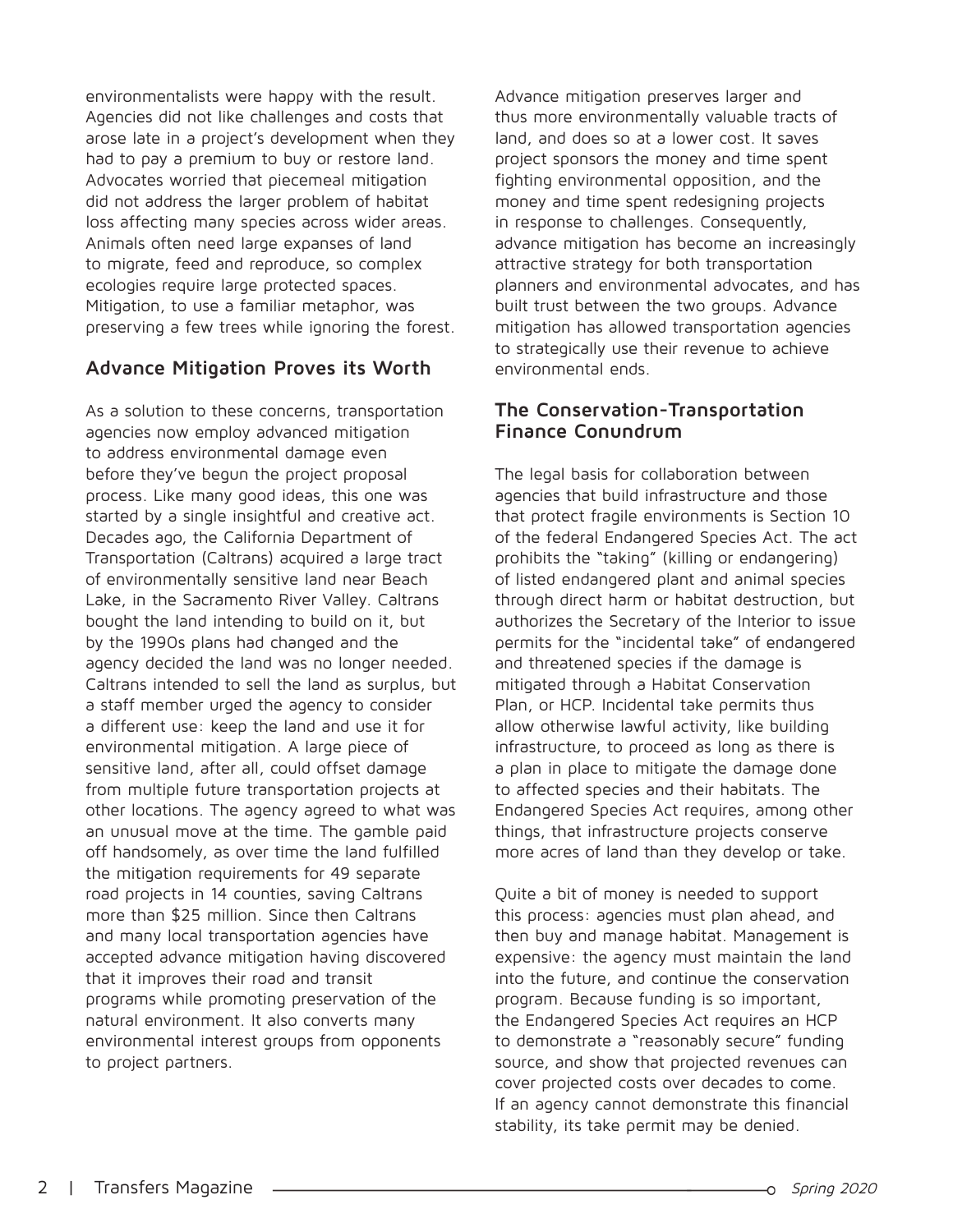Many local governments raise revenue through exactions on land development. These are fees charged as a condition for issuing permits to build new homes and businesses. New development destroys habitat so some communities devote a portion of the revenue from their exactions to the funding of local habitat conservation plans. For many HCPs, exactions are a major source of revenue, providing money to buy land and restore it to pristine condition. Unfortunately, money produced by exactions typically does not arrive until well into a project's life. Relying on exactions to fund an HCP means waiting for the transportation project to be completed and development to begin, typically years and sometimes more than a decade after initial project planning. But mitigation is best started much earlier. Thus, HCPs face a persistent "catch 22" when they rely on revenue from exactions. Land costs are usually lowest *before* development occurs. By the time exactions arrive, development has already driven up land prices, making mitigation more expensive. During economic downturns, land prices fall but, because development also slows down, revenue from exactions falls just when it would be most valuable. Revenue for land acquisition is necessarily lowest when the cost of land is lowest, and revenue is always highest when land is most expensive.

New development often directly follows the building of new highways so local habitat conservation agencies long sought additional funding from state and local highway agencies. Fuel taxes and transportation sales taxes provide stable revenue streams compared to more volatile development revenues. More importantly, their revenue is available well before any particular project has begun. An HCP cannot buy a large swath of land years in advance using fees exacted from development on that land that has not started or even been proposed. But the agency *can* purchase land using fuel tax or sales tax revenue if a transportation agency makes that money available. These revenue streams can thus get the mitigation started. Once the development begins, exactions can be used to help finance

its continuation. Transportation agencies at first refused to contribute to habitat conservation but gradually learned that doing so meant that they could claim they had already mitigated the environmental damage caused by their new projects. This reduced their costs and sped up transportation project approvals.

A good example of this approach is the Western Riverside County Multiple Species Habitat Conservation Plan. This plan is a comprehensive, multi-jurisdictional, longterm effort to conserve 146 endangered and threatened plant and animal species and their habitats, on more than 1.2 million acres, while accommodating some major new transportation projects. The agency that implements the plan receives revenue from exactions on new land development, but also receives some county sales tax revenue, which it uses to buy land and preserve habitat. The preserved land fulfills the mitigation requirements for the new road and freeway projects. The Conservation Plan was an adjustment, and highway authorities came to the table reluctantly. Over time, however, they participated with increasing commitment, having seen that it streamlines the process of permitting their projects.

#### **Sales Taxes Bring Opponents to the Table**

Since the 1970s, many counties and cities across the United States have responded to stagnating federal transportation funding by adopting voter-approved local option sales tax (LOST) measures. These measures raise the sales tax slightly, and dedicate the resulting revenue to transportation spending. The Riverside County case above shows that the rise of these local taxes can help the cause of advance mitigation. The benefits actually flow both ways: advance mitigation can also help enact local transportation sales taxes.

Getting voter approval for new taxes is always difficult, especially in California where state law requires new taxes to win a twothirds supermajority. Approval is even more challenging if the tax revenue is going to build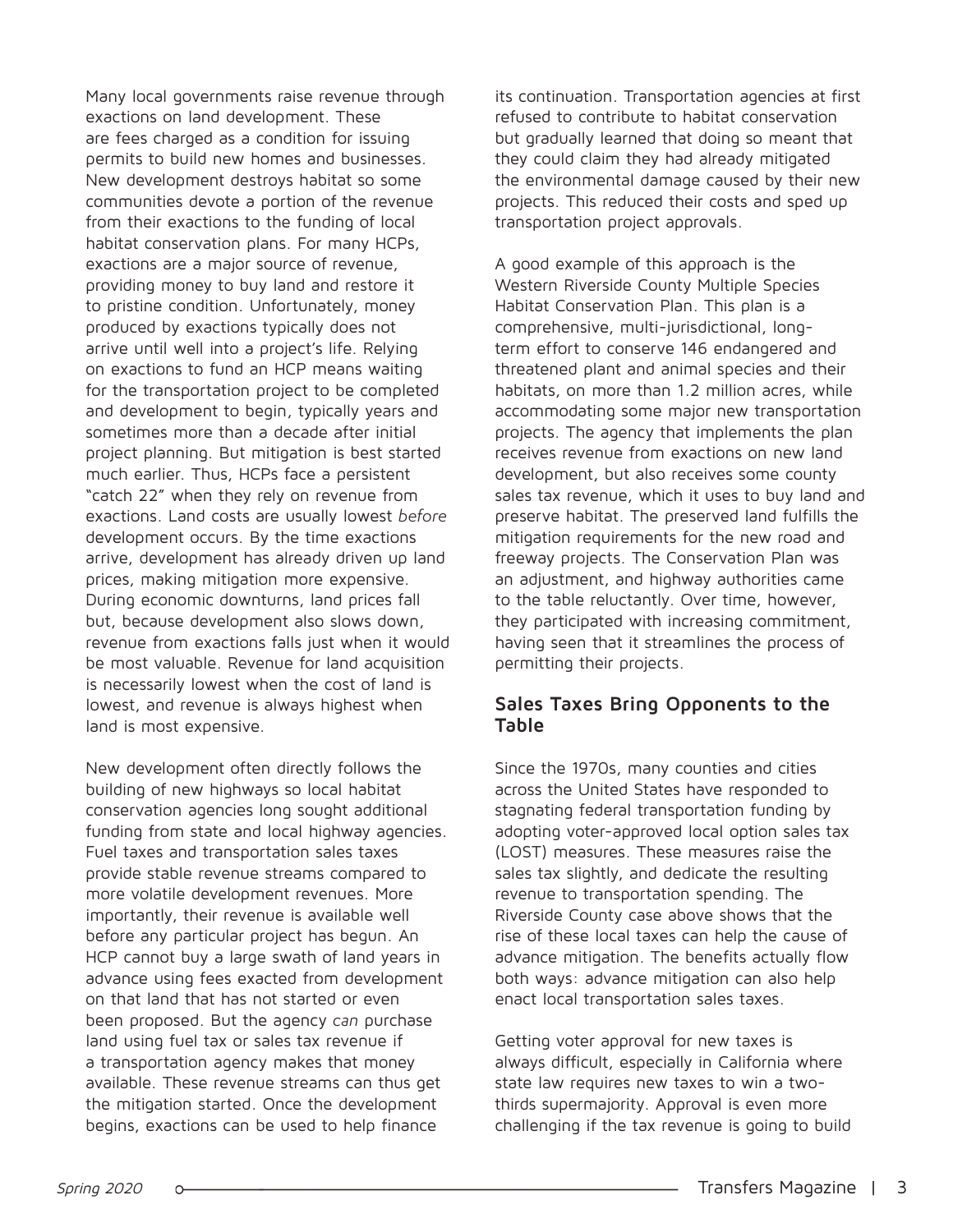highways that many environmentally-minded voters might oppose. In these circumstances, sales tax proponents need to broaden their base of support, and bring environmentalists on board. One way to win over "green voters," is for transportation agencies to promise that some of the tax revenue will be used for advance environmental mitigation. Including dedicated funding for environmental mitigation of transportation projects in Orange and San Diego counties led to vital support from environmental advocacy groups for voter approval of the tax measures.

Sales tax revenue has dramatically supported habitat conservation in California. In the first 25 years of the Western Riverside County agency, \$12 billion worth of transportation projects were supported by \$371 million of mitigation funding. Of that, almost a third (\$121 million) came from Riverside County's voter-approved sales tax measure.

In Orange County, the transportation authority developed an HCP to mitigate transportation projects, and helped fund land purchases and habitat restoration by dedicating 5 percent of the revenue from the county's proposed transportation sales tax. This commitment earned the support of environmental groups, which in turn helped deliver the votes needed to pass the measure. Likewise, in 2004, San Diego County residents voted to extend the county's TransNet half-cent sales tax for transportation infrastructure by 40 years. Included in the measure was a commitment to spend \$650 million to purchase mitigation land through several HCPs. That commitment led environmentalists to endorse the extension.

## **Advance Mitigation Goes Statewide**

In 2017, California's state legislature approved a controversial law called the Road Repair and Accountability Act (SB1). The bill was controversial because it substantially increased the state's gasoline and diesel fuel taxes, which had not been raised in 25 years, and also raised annual vehicle registration and use fees. The

bill's proponents said the state desperately needed revenue to manage and maintain its infrastructure. Opponents called it a money grab.

Almost unnoticed among these arguments was that SB1 also created a statewide Advance Mitigation Program. To address the mitigation needs of multiple future transportation projects, the law allocated \$120 million, to fund a revolving advance mitigation bank account. Caltrans will be able to withdraw money from this account and use it to buy and preserve sensitive land. When the agency completes transportation projects, and has received federal and state funding to construct them, it will reimburse the revolving account, and by replenishing it will ensure that later projects can also draw on it.

## **Conclusion**

Transportation planners should be sensitive to environmental concerns. Some proposed transportation projects would so severely damage the environment that they should probably be cancelled. Other projects, however, deliver substantial transportation benefits with environmental impacts that can probably be managed. Environmentalists should not just routinely oppose all transportation projects. Decades of conflict and distrust between transportation agencies and environmental advocates, however, made compromise difficult. Advance mitigation has increased dialog among these different groups, and made finding a middle ground feasible. Transportation officials have come to realize that meeting environmental requirements in piecemeal fashion after the planning and design of projects was inefficient and intensified disagreement. Environmentalists who opposed virtually all transportation investments, similarly, have gradually realized that collaboration and mutual accommodation, if it involves preserving large swaths of land, can be a more fruitful path to improved environmental protection. Proactive cooperation has led to more positive outcomes for travelers and for surrounding ecosystems and the environment in general. Money is